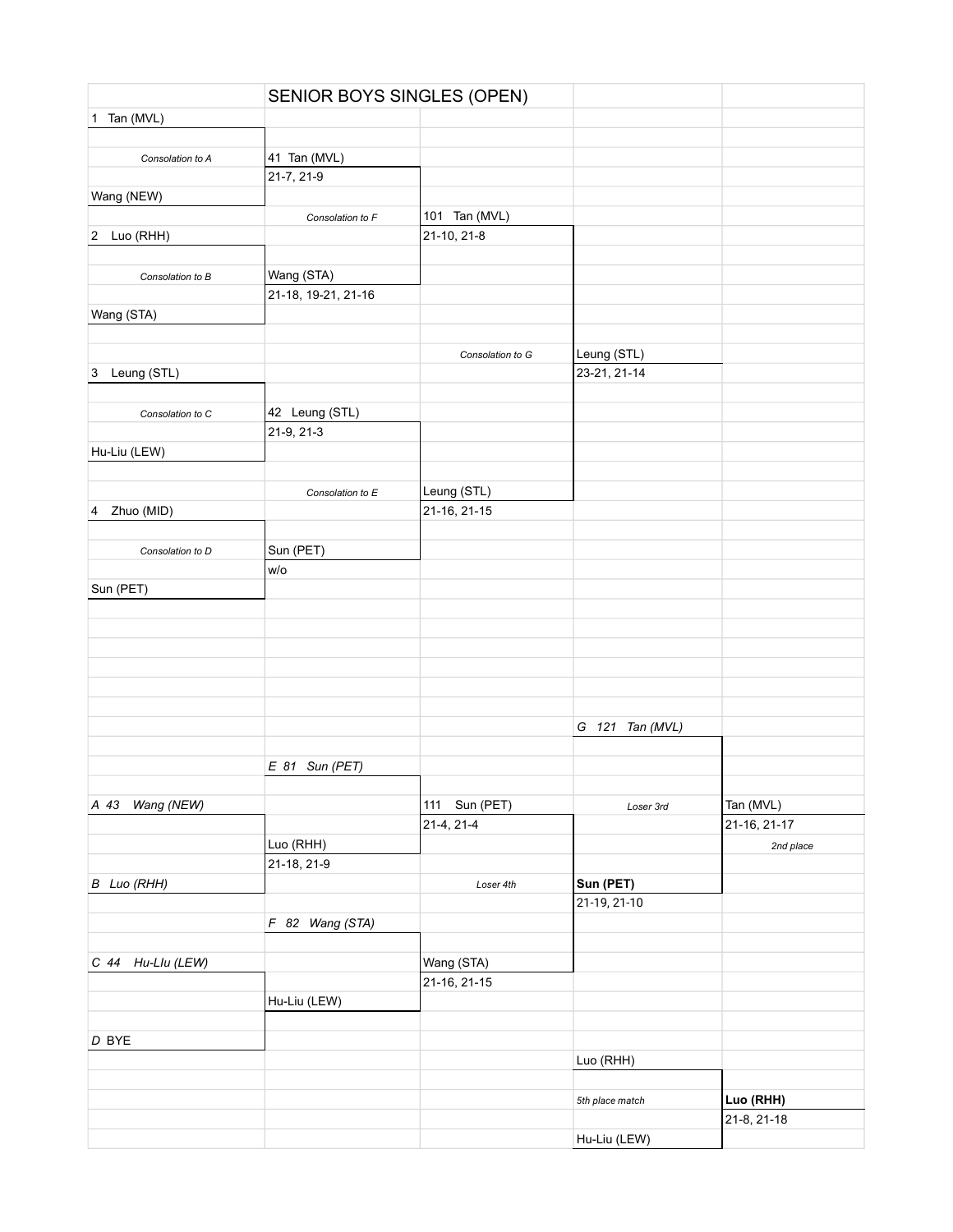|                      | SENIOR BOYS SINGLES (HIGH SCHOOL) |                     |                      |                     |
|----------------------|-----------------------------------|---------------------|----------------------|---------------------|
| Zhang (BAY)<br>5     |                                   |                     |                      |                     |
|                      |                                   |                     |                      |                     |
| Consolation to A     | 45 Zhang (BAY)                    |                     |                      |                     |
|                      | 21-7, 21-6                        |                     |                      |                     |
| Gazmin (INN)         |                                   |                     |                      |                     |
|                      | Consolation to F                  | 102 Zhang (BAY)     |                      |                     |
| Wang (MIL)<br>6      |                                   | 21-19, 19-21, 21-10 |                      |                     |
|                      |                                   |                     |                      |                     |
| Consolation to B     | Wang (MIL)                        |                     |                      |                     |
|                      | 22-20, 24-22                      |                     |                      |                     |
| Lakhman (BUR)        |                                   |                     |                      |                     |
|                      |                                   |                     |                      |                     |
|                      |                                   | Consolation to G    | <b>Strauss (NEW)</b> |                     |
| Rajendran (RHH)<br>7 |                                   |                     | 21-13, 21-12         |                     |
|                      |                                   |                     |                      |                     |
|                      |                                   |                     |                      |                     |
| Consolation to C     | 46 Giusto (FBR)                   |                     |                      |                     |
|                      | 23-21, 21-14                      |                     |                      |                     |
| Giusto (FBR)         |                                   |                     |                      |                     |
|                      |                                   |                     |                      |                     |
|                      | Consolation to E                  | Strauss (NEW)       |                      |                     |
| 8 Xu (MIL)           |                                   | 21-11, 21-19        |                      |                     |
|                      |                                   |                     |                      |                     |
| Consolation to D     | Strauss (NEW)                     |                     |                      |                     |
|                      | 21-6, 21-5                        |                     |                      |                     |
| Strauss (NEW)        |                                   |                     |                      |                     |
|                      |                                   |                     |                      |                     |
|                      |                                   |                     |                      |                     |
|                      |                                   |                     |                      |                     |
|                      |                                   |                     |                      |                     |
|                      |                                   |                     |                      |                     |
|                      |                                   |                     |                      |                     |
|                      |                                   |                     | G 122<br>Zhang (BAY) |                     |
|                      |                                   |                     |                      |                     |
|                      | E 83 Giusto (FBR)                 |                     |                      |                     |
|                      |                                   |                     |                      |                     |
| A 47 Gazmin (INN)    |                                   | 112 Lakman (BUR)    | Loser 3rd            | Zhang (BAY)         |
|                      |                                   | 13-21, 21-15, 21-14 |                      | 19-21, 21-16, 21-16 |
|                      | Lakman (BUR)                      |                     |                      | 2nd place           |
|                      | 21-15, 21-17                      |                     |                      |                     |
| Lakman (BUR)<br>В    |                                   | Loser 4th           | Wang (MIL)           |                     |
|                      |                                   |                     | 21-17, 19-21, 21-15  |                     |
|                      | F 84 Wang (MIL)                   |                     |                      |                     |
|                      |                                   |                     |                      |                     |
| C 48 Rajendran (RHH) |                                   | Wang (MIL)          |                      |                     |
|                      |                                   | 21-8, 21-13         |                      |                     |
|                      | Rajendran (RHH)                   |                     |                      |                     |
|                      | 21-17, 15-21, 21-15               |                     |                      |                     |
|                      |                                   |                     |                      |                     |
| $D$ Xu (MIL)         |                                   |                     |                      |                     |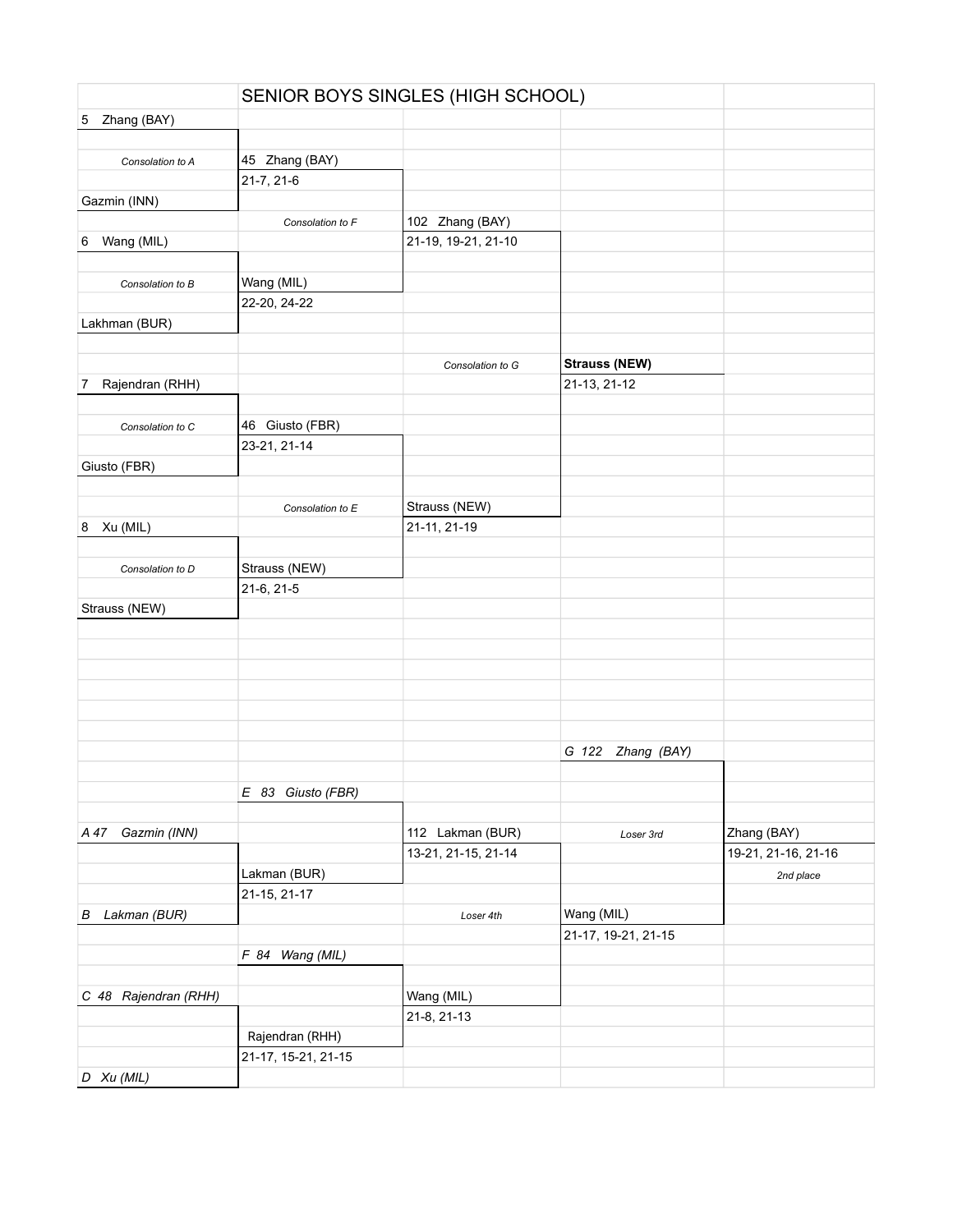|                             |                     | SENIOR GIRLS SINGLES (OPEN)  |                     |              |
|-----------------------------|---------------------|------------------------------|---------------------|--------------|
| 9 Lau (MVL)                 |                     |                              |                     |              |
|                             |                     |                              |                     |              |
| Consolation to A            | 49<br>Lau (MVL)     |                              |                     |              |
|                             | 21-3, 21-0          |                              |                     |              |
| Woo (STA)                   |                     |                              |                     |              |
|                             | Consolation to F    | 103 Lau (MVL)                |                     |              |
| Hu (BAY)<br>10              |                     | 21-8, 21-10                  |                     |              |
|                             |                     |                              |                     |              |
| Consolation to B            | Hu (BAY)            |                              |                     |              |
|                             | 21-3, 21-10         |                              |                     |              |
| Yee (STA)                   |                     |                              |                     |              |
|                             |                     |                              |                     |              |
|                             |                     | Consolation to G             | Srikanth (MVL)      |              |
| Srikanth (MVL)<br>11        |                     |                              | 10-21, 21-18, 21-18 |              |
|                             |                     |                              |                     |              |
| Consolation to C            | 50 Srikanth (MVL)   |                              |                     |              |
|                             | 21-2, 21-4          |                              |                     |              |
| Reihanypour (WES)           |                     |                              |                     |              |
|                             |                     |                              |                     |              |
|                             | Consolation to E    | Srikanth (MVL)               |                     |              |
| Ji (RHH)<br>12 <sub>2</sub> |                     | 21-11, 21-7                  |                     |              |
|                             |                     |                              |                     |              |
| Consolation to D            | Mak (LEW)           |                              |                     |              |
|                             | 21-7, 21-12         |                              |                     |              |
| Mak (LEW)                   |                     |                              |                     |              |
|                             |                     |                              |                     |              |
|                             |                     |                              |                     |              |
|                             |                     |                              |                     |              |
|                             |                     |                              |                     |              |
|                             |                     |                              |                     |              |
|                             |                     |                              |                     |              |
|                             |                     |                              |                     |              |
|                             |                     |                              | G 123 Lau (MVL)     |              |
|                             |                     |                              |                     |              |
|                             | $E$ 85 Mak (LEW)    |                              |                     |              |
|                             |                     |                              |                     |              |
| A 51 Woo (STA)              |                     | 113 Mak (LEW)<br>21-6, 21-10 | Loser 3rd           | Lau (MVL)    |
|                             |                     |                              |                     | 21-11, 21-10 |
|                             | Yee (STA)           |                              |                     | 2nd place    |
|                             | 21-4, 21-2          |                              |                     |              |
| B Yee (STA)                 |                     | Loser 4th                    | Hu (BAY)            |              |
|                             |                     |                              | 21-18, 21-11        |              |
|                             | $F$ 86 Hu (BAY)     |                              |                     |              |
|                             |                     |                              |                     |              |
| C 52 Reihanypour (WES)      |                     | Hu (BAY)                     |                     |              |
|                             |                     | 21-3, 21-7                   |                     |              |
|                             | Reihanypour (WES)   |                              |                     |              |
|                             | 24-22, 15-21, 21-14 |                              |                     |              |
| $D$ Ji (RHH)                |                     |                              |                     |              |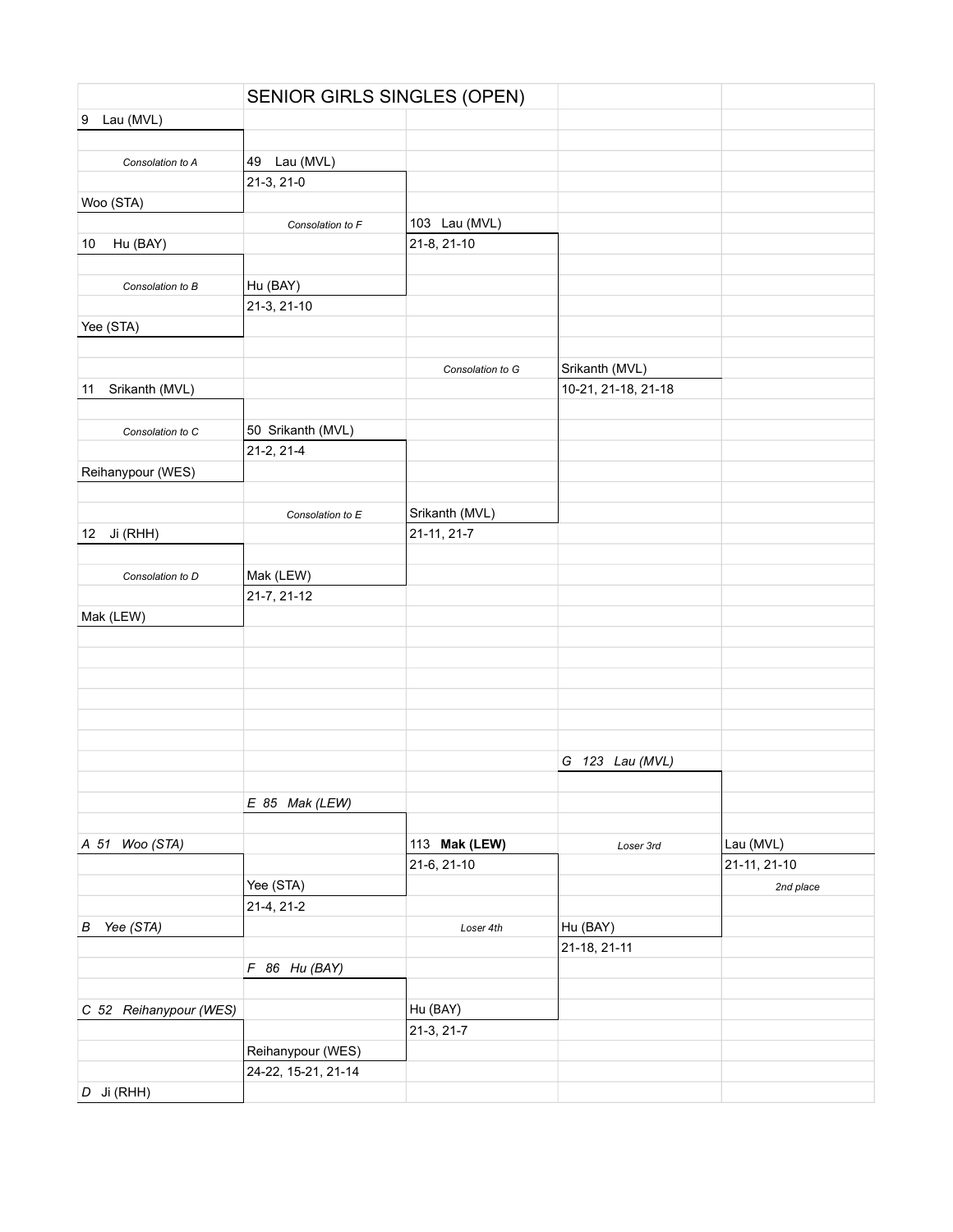|                          |                     | SENIOR GIRLS SINGLES (HIGH SCHOOL) |                         |                     |
|--------------------------|---------------------|------------------------------------|-------------------------|---------------------|
| 13 Yang (MID)            |                     |                                    |                         |                     |
|                          |                     |                                    |                         |                     |
| Consolation to A         | 53 Yang (MID)       |                                    |                         |                     |
|                          | 22-24, 21-13, 21-7  |                                    |                         |                     |
| Song (NEW)               |                     |                                    |                         |                     |
|                          | Consolation to F    | 104 Salehi Toka (WES)              |                         |                     |
| 14 Sayikumar (MID)       |                     | 21-16, 22-20                       |                         |                     |
|                          |                     |                                    |                         |                     |
| Consolation to B         | Salehi Toka (WES)   |                                    |                         |                     |
|                          | 21-15, 21-15        |                                    |                         |                     |
| Salehi Toka (WES)        |                     |                                    |                         |                     |
|                          |                     |                                    |                         |                     |
|                          |                     | Consolation to G                   | Kim (WES)               |                     |
| Bak (RHH)<br>15          |                     |                                    | 21-17, 21-6             |                     |
|                          |                     |                                    |                         |                     |
| Consolation to C         | 54 Bak (RHH)        |                                    |                         |                     |
|                          | 21-13, 21-4         |                                    |                         |                     |
| Si (BUR)                 |                     |                                    |                         |                     |
|                          |                     |                                    |                         |                     |
|                          |                     | Kim (WES)                          |                         |                     |
|                          | Consolation to E    |                                    |                         |                     |
| Jiao (BAY)<br>16         |                     | 21-12, 21-6                        |                         |                     |
|                          |                     |                                    |                         |                     |
| Consolation to D         | Kim (WES)           |                                    |                         |                     |
|                          | 21-6, 21-8          |                                    |                         |                     |
| Kim (WES)                |                     |                                    |                         |                     |
|                          |                     |                                    |                         |                     |
|                          |                     |                                    |                         |                     |
|                          |                     |                                    |                         |                     |
|                          |                     |                                    |                         |                     |
|                          |                     |                                    |                         |                     |
|                          |                     |                                    |                         |                     |
|                          |                     |                                    | G 124 Salehi Toka (WES) |                     |
|                          |                     |                                    |                         |                     |
|                          | $E$ 87 Bak (RHH)    |                                    |                         |                     |
|                          |                     |                                    |                         |                     |
| A 55 Song (NEW)          |                     | 114 Bak (RHH)                      | Loser 3rd               | Salehi Toka (WES)   |
|                          |                     | 21-18, 21-17                       |                         | 10-21, 21-16, 21-18 |
|                          | Sayikumar (MID)     |                                    |                         | 2nd place           |
|                          | 20-22, 21-17, 21-16 |                                    |                         |                     |
| <b>B</b> Sayikumar (MID) |                     | Loser 4th                          | Yang (MID)              |                     |
|                          |                     |                                    | 21-17, 21-5             |                     |
|                          | F 88 Yang (MID)     |                                    |                         |                     |
|                          |                     |                                    |                         |                     |
| C 56 Si (BUR)            |                     | Yang (MID)                         |                         |                     |
|                          |                     | 21-14, 21-17                       |                         |                     |
|                          | Jiao (BAY)          |                                    |                         |                     |
|                          | 21-11, 21-11        |                                    |                         |                     |
| D Jiao (BAY)             |                     |                                    |                         |                     |
|                          |                     |                                    |                         |                     |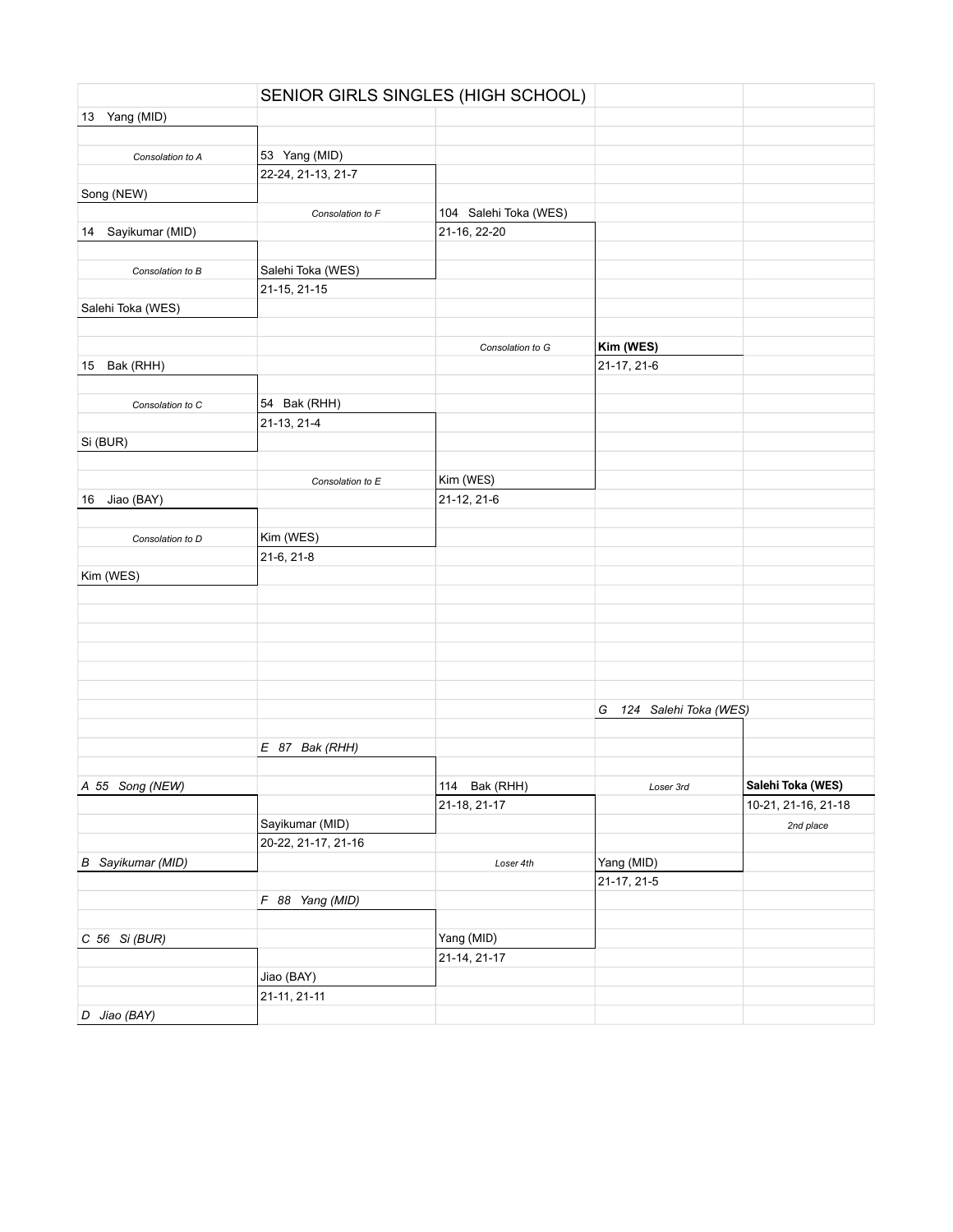|    |                        | SENIOR BOYS DOUBLES (OPEN) |                     |                   |              |
|----|------------------------|----------------------------|---------------------|-------------------|--------------|
| 17 | Yu/Su (MVL)            |                            |                     |                   |              |
|    |                        |                            |                     |                   |              |
|    | Consolation to A       | 57 Yu/Su (MVL)             |                     |                   |              |
|    |                        | 21-2, 21-3                 |                     |                   |              |
|    | Chou/Cheung (STA)      |                            |                     |                   |              |
|    |                        | Consolation to F           | 105 Yu/Su (MVL)     |                   |              |
| 18 | Dong/Zhang (UHS)       |                            | 21-15, 21-15        |                   |              |
|    |                        |                            |                     |                   |              |
|    | Consolation to B       | Dong/Zhang (UHS)           |                     |                   |              |
|    |                        | 21-8, 21-8                 |                     |                   |              |
|    | Guo/Wu (PET)           |                            |                     |                   |              |
|    |                        |                            |                     |                   |              |
|    |                        |                            | Consolation to G    | Xu/Zhang (BAY)    |              |
| 19 | Xu/Zhang (BAY)         |                            |                     | 21-11, 21-18      |              |
|    |                        |                            |                     |                   |              |
|    | Consolation to C       | 58 Xu/Zhang (BAY)          |                     |                   |              |
|    |                        | 21-8, 21-8                 |                     |                   |              |
|    | Louie/Patel (LEW)      |                            |                     |                   |              |
|    |                        |                            |                     |                   |              |
|    |                        | Consolation to E           | Xu/Zhang (BAY)      |                   |              |
| 20 | Kou/Yang (BAY)         |                            | 21-11, 17-21, 21-10 |                   |              |
|    |                        |                            |                     |                   |              |
|    | Consolation to D       | Kim/Huang (LEW)            |                     |                   |              |
|    |                        | 21-12, 21-15               |                     |                   |              |
|    | Kim/Huang (LEW)        |                            |                     |                   |              |
|    |                        |                            |                     |                   |              |
|    |                        |                            |                     |                   |              |
|    |                        |                            |                     |                   |              |
|    |                        |                            |                     |                   |              |
|    |                        |                            |                     |                   |              |
|    |                        |                            |                     |                   |              |
|    |                        |                            |                     |                   |              |
|    |                        |                            |                     | G 125 Yu/Su (MVL) |              |
|    |                        |                            |                     |                   |              |
|    |                        | E 89 Klm/Huang (LEW)       |                     |                   |              |
|    |                        |                            |                     |                   |              |
|    | A 59 Chou/Cheung (STA) |                            | 115 Kim/Huang (LEW) | Loser 3rd         | Yu/Su (MVL)  |
|    |                        |                            | 21-15, 22-20        |                   | 22-20, 21-17 |
|    |                        | Guo/Wu (PET)               |                     |                   | 2nd place    |
|    |                        | 21-8, 21-9                 |                     |                   |              |
|    | B Guo/Wu (PET)         |                            | Loser 4th           | Kim/Huang (LEW)   |              |
|    |                        |                            |                     | 21-9, 24-22       |              |
|    |                        | F 90 Dong/Zhang (UHS)      |                     |                   |              |
|    |                        |                            |                     |                   |              |
|    | C 60 Louie/Patel (LEW) |                            | Dong/Zhang (UHS)    |                   |              |
|    |                        |                            | 21-19, 21-12        |                   |              |
|    |                        | Kou/Yang (BAY)             |                     |                   |              |
|    |                        | 21-10, 21-6                |                     |                   |              |
|    | D Kou/Yang (BAY)       |                            |                     |                   |              |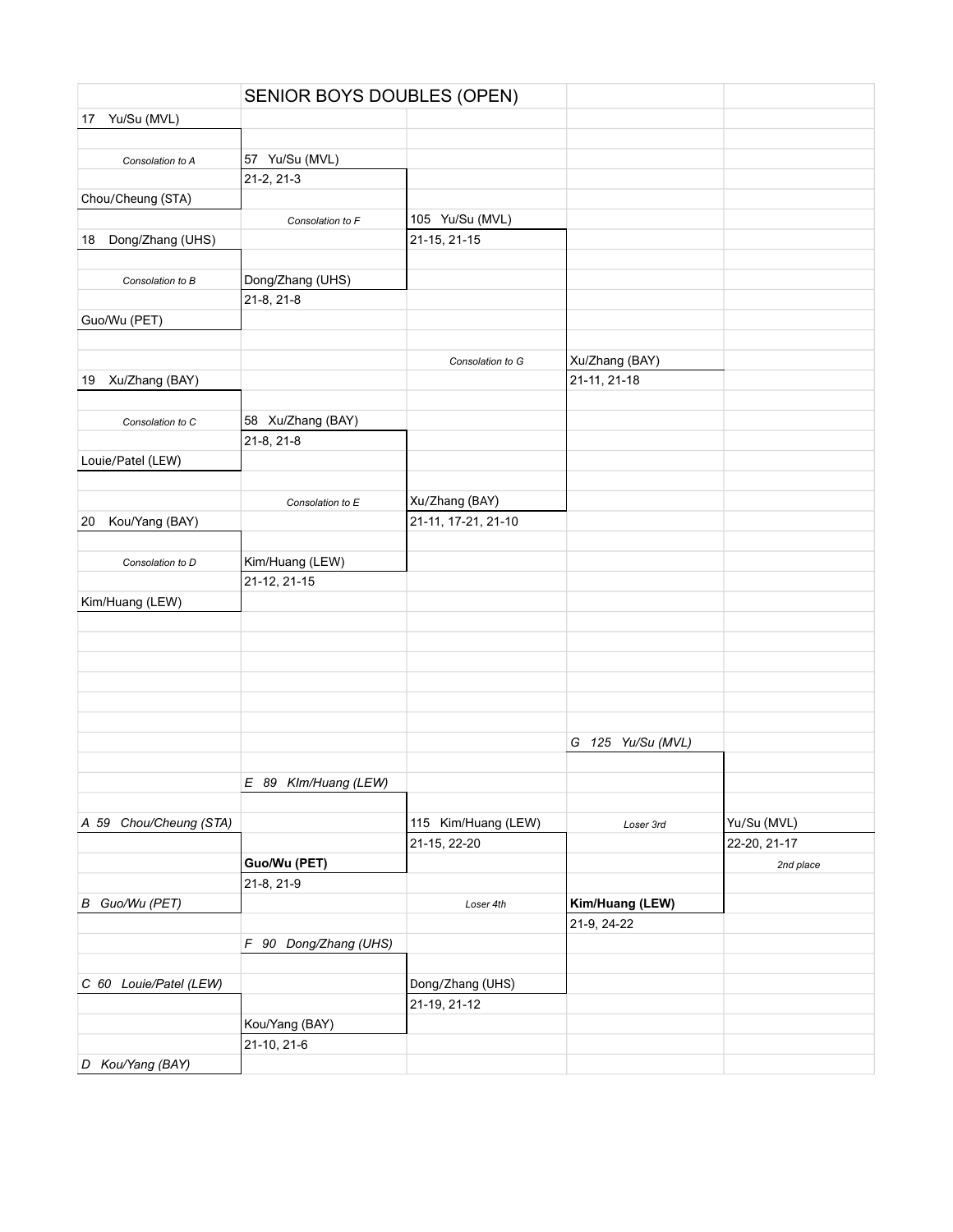|                                | SENIOR BOYS DOUBLES (HIGH SCHOOL)                          |                           |                               |                         |
|--------------------------------|------------------------------------------------------------|---------------------------|-------------------------------|-------------------------|
| 21 Fang/Ly (MIL)               |                                                            |                           |                               |                         |
|                                |                                                            |                           |                               |                         |
| Consolation to A               | 61 Fang/Li (MIL)                                           |                           |                               |                         |
|                                | $21-1, 21-7$                                               |                           |                               |                         |
| Lopresti/Deci (FBR)            |                                                            |                           |                               |                         |
|                                | Consolation to F                                           | 106 Fang/Li (MIL)         |                               |                         |
| 22 Stoner/Ebrahimi (KES)       |                                                            | 21-17, 21-8               |                               |                         |
|                                |                                                            |                           |                               |                         |
| Consolation to B               | Soumas/Stevens (HUR)                                       |                           |                               |                         |
|                                | 21-13, 21-10                                               |                           |                               |                         |
| Soumas/Stevens (HUR)           |                                                            |                           |                               |                         |
|                                |                                                            |                           |                               |                         |
|                                |                                                            | Consolation to G          | Fang/Li (MIL)                 |                         |
| 23 Patel/Karunakaran (MID)     |                                                            |                           | 15-21, 21-15, 21-19           |                         |
|                                |                                                            |                           |                               |                         |
| Consolation to C               | 62 Patel/Karunakaran (MID)                                 |                           |                               |                         |
|                                | 22-24, 21-5, 21-11                                         |                           |                               |                         |
| Lam/Kwong (STA)                |                                                            |                           |                               |                         |
|                                |                                                            |                           |                               |                         |
|                                | Consolation to E                                           |                           |                               |                         |
| 24 BYE                         |                                                            | Patel/Karunakaran (MID)   |                               |                         |
|                                |                                                            | 21-14, 22-20              |                               |                         |
| Consolation to D               | Aziz/Woodbridge (NEW)                                      |                           |                               |                         |
|                                |                                                            |                           |                               |                         |
| Aziz/Wooldridge (NEW)          |                                                            |                           |                               |                         |
|                                |                                                            |                           |                               |                         |
|                                |                                                            |                           |                               |                         |
|                                | First place team from EAST - Yu/Chen (BAY) had to withdraw |                           |                               |                         |
|                                |                                                            |                           |                               |                         |
|                                |                                                            |                           |                               |                         |
|                                |                                                            |                           |                               |                         |
|                                |                                                            |                           | G 126 Patel/Karunakaran (MID) |                         |
|                                |                                                            |                           |                               |                         |
|                                | E 91 Aziz/Wooldridge (NEW)                                 |                           |                               |                         |
|                                |                                                            |                           |                               |                         |
| A 63 Lopresti/Deci (FBR)       |                                                            | 116 Aziz/Wooldridge (NEW) | Loser 3rd                     | Patel/Karunakaran (MID) |
|                                |                                                            | 21-18, 21-15              |                               | 21-14, 10-21, 21-12     |
|                                | Lopresti/Deci (FBR)                                        |                           |                               | 2nd place               |
|                                | 21-17, 24-26, 21-18                                        |                           |                               |                         |
| <b>B</b> Stoner/Ebrahimi (KES) |                                                            | Loser 4th                 | Aziz/Wooldridge (NEW)         |                         |
|                                |                                                            |                           | 21-17, 21-18                  |                         |
|                                | F 92 Soumas/Stevens (HUR)                                  |                           |                               |                         |
|                                |                                                            |                           |                               |                         |
| C 64 Lam/Kwong (STA)           |                                                            | Soumas/Stevens (HUR)      |                               |                         |
|                                |                                                            | 21-16, 17-21, 21-12       |                               |                         |
|                                | Lam/Kwong (STA)                                            |                           |                               |                         |
|                                |                                                            |                           |                               |                         |
| D BYE                          |                                                            |                           |                               |                         |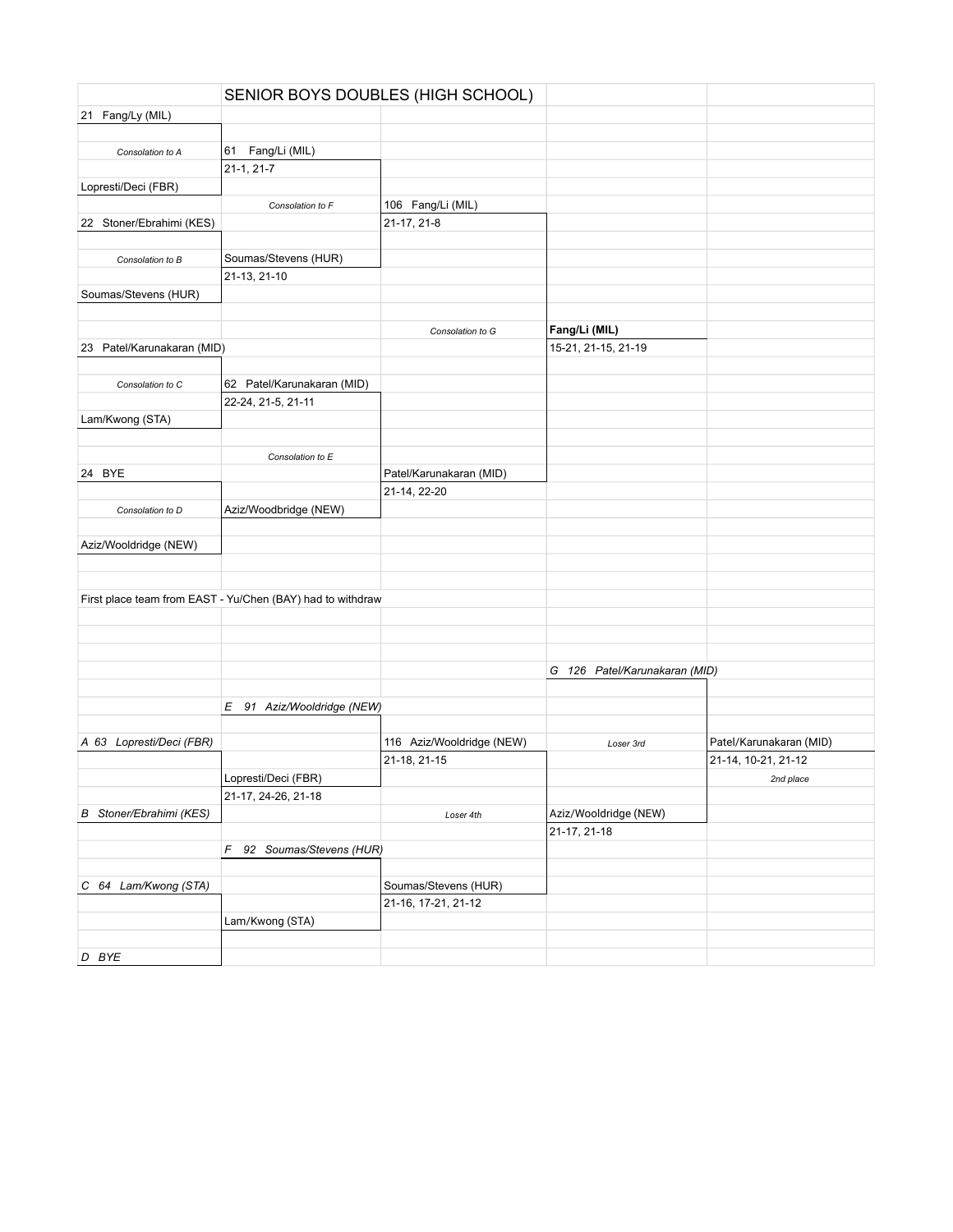|                        | SENIOR GIRLS DOUBLES (OPEN) |                     |                     |                     |
|------------------------|-----------------------------|---------------------|---------------------|---------------------|
| Choi/Shi (UHS)<br>25   |                             |                     |                     |                     |
|                        |                             |                     |                     |                     |
| Consolation to A       | 65<br>Choi/Shi (UHS)        |                     |                     |                     |
|                        | W/O                         |                     |                     |                     |
| Cao/Yeung (LEW)        |                             |                     |                     |                     |
|                        | Consolation to F            | 107 Choi/Shi (UHS)  |                     |                     |
| Lam/Wong (MVL)<br>26   |                             | 21-5, 22-20         |                     |                     |
|                        |                             |                     |                     |                     |
| Consolation to B       | Ha/Mak (BUR)                |                     |                     |                     |
|                        | 21-16, 21-12                |                     |                     |                     |
| Ha/Mak (BUR)           |                             |                     |                     |                     |
|                        |                             |                     |                     |                     |
|                        |                             | Consolation to G    | Choi/Shi (UHS)      |                     |
| Zhai/ Yang (BAY)<br>27 |                             |                     | 21-18, 21-17        |                     |
|                        |                             |                     |                     |                     |
|                        |                             |                     |                     |                     |
| Consolation to C       | 66 Zhai/Yang (BAY)          |                     |                     |                     |
|                        | 21-11, 21-7                 |                     |                     |                     |
| Lai/Lai (NEW)          |                             |                     |                     |                     |
|                        |                             |                     |                     |                     |
|                        | Consolation to E            | Ng/Dong (STA)       |                     |                     |
| Peng/Wu (RHH)<br>28    |                             | 21-10, 21-15        |                     |                     |
|                        |                             |                     |                     |                     |
| Consolation to D       | Ng/Dong (STA)               |                     |                     |                     |
|                        | 21-5, 21-2                  |                     |                     |                     |
| Ng/Dong (STA)          |                             |                     |                     |                     |
|                        |                             |                     |                     |                     |
|                        |                             |                     |                     |                     |
|                        |                             |                     |                     |                     |
|                        |                             |                     |                     |                     |
|                        |                             |                     |                     |                     |
|                        |                             |                     |                     |                     |
|                        |                             |                     | G 127 Ng/Dong (STA) |                     |
|                        |                             |                     |                     |                     |
|                        | E 93 Zhai/Yang (BAY)        |                     |                     |                     |
|                        |                             |                     |                     |                     |
| A 67 BYE               |                             | 117 Zhai/Yang (BAY) | Loser 3rd           | Ha/Mak (BUR)        |
|                        |                             | 21-17, 21-18        |                     | 21-17, 15-21, 23-21 |
|                        | Lam/Wong (MVL)              |                     |                     | 2nd place           |
|                        |                             |                     |                     |                     |
| B Lam/Wong (MVL)       |                             | Loser 4th           | Ha/Mak (BUR)        |                     |
|                        |                             |                     | 21-18, 21-17        |                     |
|                        | F 94 Ha/ Mak (BUR)          |                     |                     |                     |
|                        |                             |                     |                     |                     |
| C 68 Lai/Lai (NEW)     |                             | Ha/Mak (BUR)        |                     |                     |
|                        |                             | 21-12, 22-20        |                     |                     |
|                        |                             |                     |                     |                     |
|                        | Lai/Lai (NEW)               |                     |                     |                     |
|                        | 21-7, 21-11                 |                     |                     |                     |
| D Peng/Wu (RHH)        |                             |                     |                     |                     |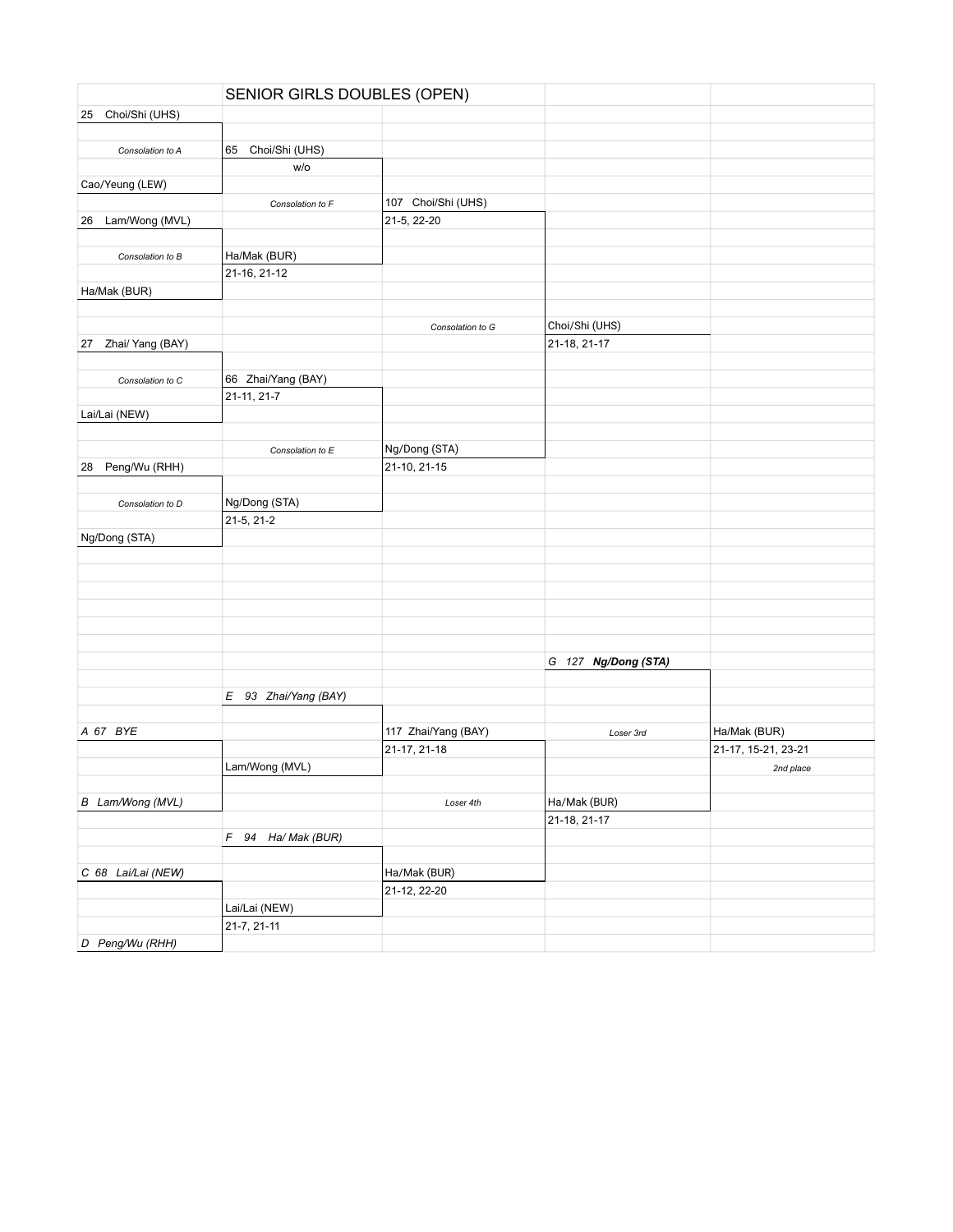|                         |                    | SENIOR GIRLS DOUBLES (HIGH SCHOOL) |                          |                     |
|-------------------------|--------------------|------------------------------------|--------------------------|---------------------|
| 29 Wang/Liu (RHH)       |                    |                                    |                          |                     |
|                         |                    |                                    |                          |                     |
| Consolation to A        | 69 Wang/Liu (RHH)  |                                    |                          |                     |
|                         | 21-9, 21-8         |                                    |                          |                     |
| Li/He (GWW)             |                    |                                    |                          |                     |
|                         | Consolation to F   | 108 Wang/Liu (RHH)                 |                          |                     |
| Geng/Lo (UHS)<br>30     |                    | 21-11, 21-16                       |                          |                     |
|                         |                    |                                    |                          |                     |
| Consolation to B        | Geng/Lo (UHS)      |                                    |                          |                     |
|                         | 21-18, 21-12       |                                    |                          |                     |
| Yang/Yeung (STA)        |                    |                                    |                          |                     |
|                         |                    |                                    |                          |                     |
|                         |                    | Consolation to G                   | Wang/Liu (RHH)           |                     |
| Ng / Kang (STL)         |                    |                                    | 21-15, 21-14             |                     |
| 31                      |                    |                                    |                          |                     |
|                         |                    |                                    |                          |                     |
| Consolation to C        | 70 Ng/Kang (STL)   |                                    |                          |                     |
|                         | 21-11, 21-13       |                                    |                          |                     |
| Singh/Kotzen (WES)      |                    |                                    |                          |                     |
|                         |                    |                                    |                          |                     |
|                         | Consolation to E   | Chen/Fang (UHS)                    |                          |                     |
| Chen/Fang (UHS)<br>32   |                    | 21-8, 21-14                        |                          |                     |
|                         |                    |                                    |                          |                     |
| Consolation to D        | Chen/Fang (UHS)    |                                    |                          |                     |
|                         | 21-13, 21-8        |                                    |                          |                     |
| Peng/Yang (PET)         |                    |                                    |                          |                     |
|                         |                    |                                    |                          |                     |
|                         |                    |                                    |                          |                     |
|                         |                    |                                    |                          |                     |
|                         |                    |                                    |                          |                     |
|                         |                    |                                    |                          |                     |
|                         |                    |                                    |                          |                     |
|                         |                    |                                    | 128 Chen/Fang (UHS)<br>G |                     |
|                         |                    |                                    |                          |                     |
|                         | E 95 Ng/Kang (STL) |                                    |                          |                     |
|                         |                    |                                    |                          |                     |
| A 71 LI/He (GWW)        |                    | 118 Li/He (GWW)                    | Loser 3rd                | Chen/Fang (UHS)     |
|                         |                    | 21-8, 21-14                        |                          | 21-16, 22-24, 21-11 |
|                         | Li/He (GWW)        |                                    |                          |                     |
|                         |                    |                                    |                          | 2nd place           |
|                         | 21-19, 21-18       |                                    |                          |                     |
| B Yang/Yeung (STA)      |                    | Loser 4th                          | Geng/Lo (UHS)            |                     |
|                         |                    |                                    | 21-10, 21-8              |                     |
|                         | F 96 Geng/Lo (UHS) |                                    |                          |                     |
|                         |                    |                                    |                          |                     |
| C 72 Singh/Kotzen (WES) |                    | Geng/Lo (UHS)                      |                          |                     |
|                         |                    | 13-21, 21-13, 21-12                |                          |                     |
|                         | Peng/Yang (PET)    |                                    |                          |                     |
|                         | 21-9, 21-4         |                                    |                          |                     |
| D Peng/Yang (PET)       |                    |                                    |                          |                     |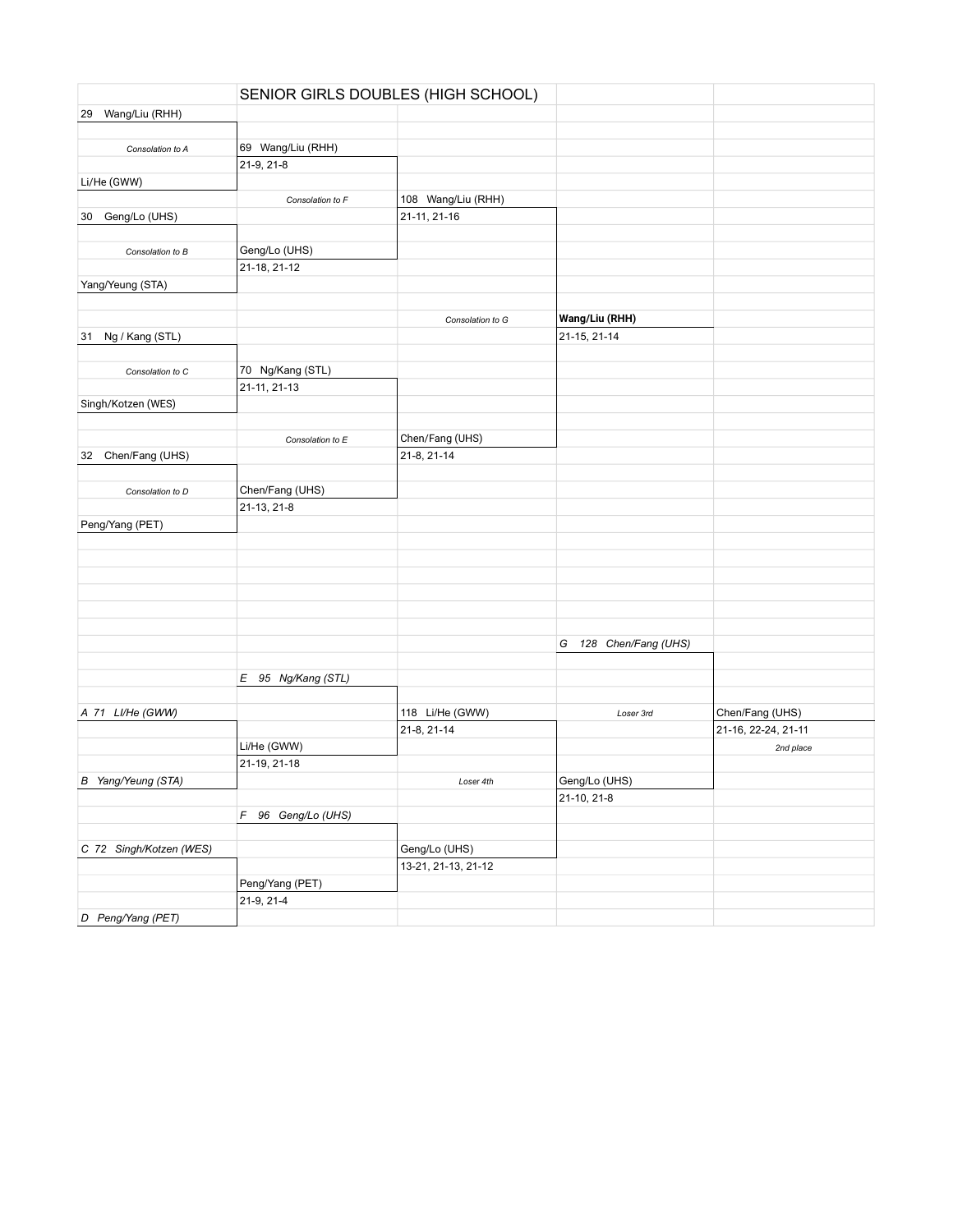|                       | SENIOR MIXED DOUBLES (OPEN) |                     |                          |              |
|-----------------------|-----------------------------|---------------------|--------------------------|--------------|
| 33 Tang/Xiao (UHS)    |                             |                     |                          |              |
|                       |                             |                     |                          |              |
| Consolation to A      | 73 Tiang/Xiao (UHS)         |                     |                          |              |
|                       | 21-15, 21-8                 |                     |                          |              |
| Wu/Zu (GWW)           |                             |                     |                          |              |
|                       | Consolation to F            | 109 Tang/Xio (UHS)  |                          |              |
| Wang/Poon (MIL)<br>34 |                             | 22-20, 21-14        |                          |              |
|                       |                             |                     |                          |              |
| Consolation to B      | Wang/Poon (MIL)             |                     |                          |              |
|                       | 21-12, 13-21, 21-8          |                     |                          |              |
| Sun/Cao (STA)         |                             |                     |                          |              |
|                       |                             |                     |                          |              |
|                       |                             | Consolation to G    | Zhou/Hoang (PET)         |              |
| Lin/Ji (RHH)<br>35    |                             |                     | 21-14, 21-12             |              |
|                       |                             |                     |                          |              |
| Consolation to C      | 74 Lin/Ji (RHH)             |                     |                          |              |
|                       | 21-9, 21-9                  |                     |                          |              |
| Xu/Yang (GWW)         |                             |                     |                          |              |
|                       |                             |                     |                          |              |
|                       | Consolation to E            | Zhou/Hoang (PET)    |                          |              |
| Du/Li (BAY)<br>36     |                             | 16-21, 21-14, 21-18 |                          |              |
|                       |                             |                     |                          |              |
| Consolation to D      | Zhou/Hoang (PET)            |                     |                          |              |
|                       | 21-7, 21-5                  |                     |                          |              |
| Zhou/Hoang (PET)      |                             |                     |                          |              |
|                       |                             |                     |                          |              |
|                       |                             |                     |                          |              |
|                       |                             |                     |                          |              |
|                       |                             |                     |                          |              |
|                       |                             |                     |                          |              |
|                       |                             |                     | G 129<br>Tang/Xiao (UHS) |              |
|                       |                             |                     |                          |              |
|                       | E 97 Lin/Ji (RHH)           |                     |                          |              |
|                       |                             |                     |                          |              |
| A 75 Wu/Zu (GWW)      |                             | 119 Lin/Ji (RHH)    | Loser 3rd                | Lin/Ji (RHH) |
|                       |                             | 21-14, 21-10        |                          | 21-16, 21-10 |
|                       | Sun/Cao (STA)               |                     |                          | 2nd place    |
|                       |                             |                     |                          |              |
| B Sun/Cao (STA)       |                             | Loser 4th           | Lin/Ji (RHH)             |              |
|                       |                             |                     | 21-14, 21-8              |              |
|                       | F Wang/Poon (MIL)           |                     |                          |              |
|                       |                             |                     |                          |              |
| C 76 Xu/Yang (GWW)    |                             | Wang/Poon (MIL)     |                          |              |
|                       |                             | 21-19, 21-17        |                          |              |
|                       | Xu/Yang (GWW)               |                     |                          |              |
|                       | 21-11, 21-14                |                     |                          |              |
| D Du/LI (BAY)         |                             |                     |                          |              |